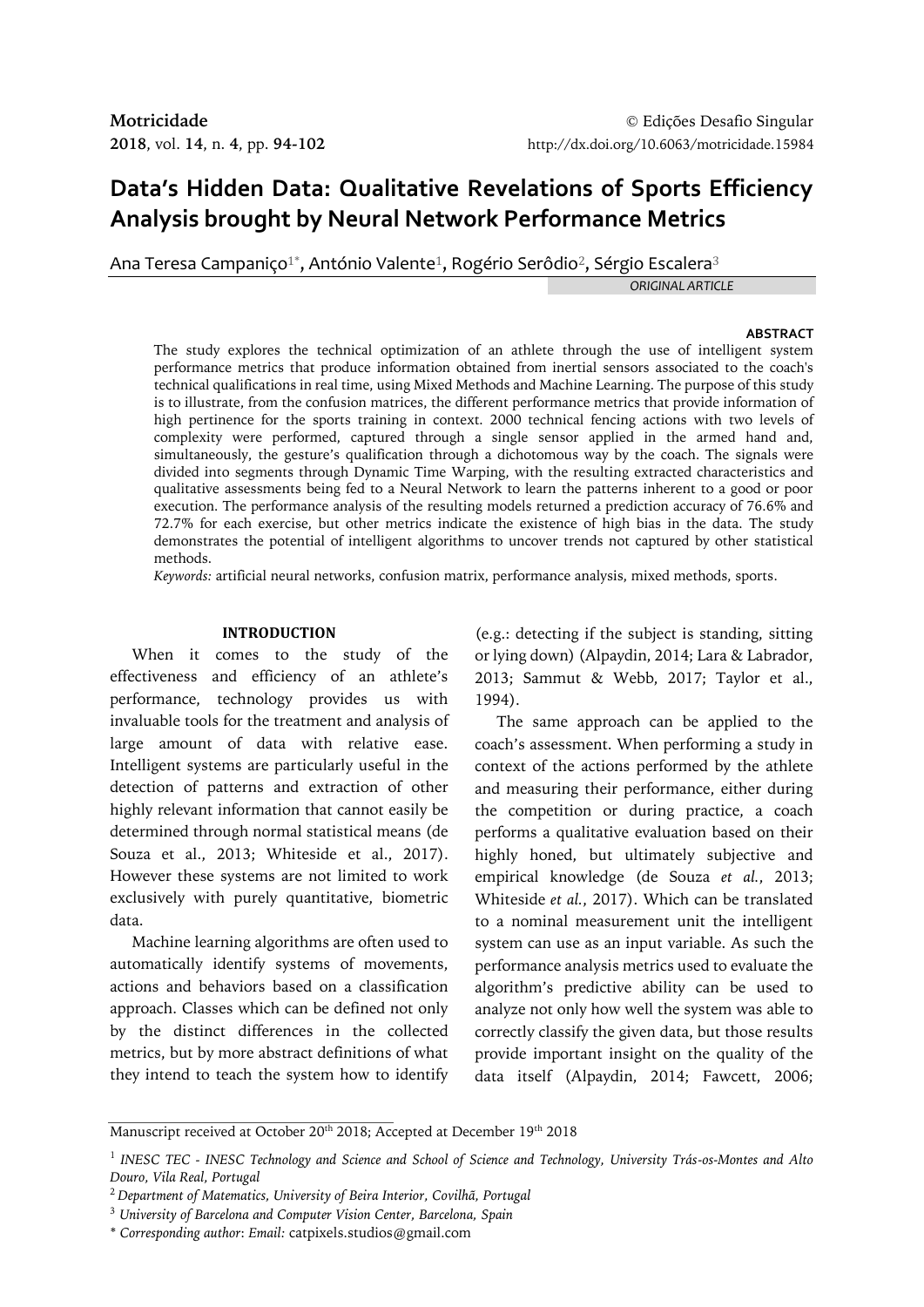Hlaváč, 2016; Lara & Labrador, 2013; Powers, 2011).

In this article it's exemplified the application of these metrics by using this system in the observation of the fencing practice, a sport highly characterized by its sudden, explosive speeds, wide range of position combinations and constant adjustment of the strategic, tactical and technical decisions to the surrounding context (Araújo, 2006; Barth et al., 2007; Czajkowski, 2005; José, 2018; Kimm & Thiel, 2015; Saucedo, 2000; Tarragó, et al., 2015; Torrents, 2005). Through a novel combination of the master's (coach) qualitative assessment of the fencer's efficiency and the data collected by an inertial sensor placed on the weapon hand, this Mixed-Method design approach (Anguera *et al.,* 2018; Creswell & Plano Clark, 2011) allows the system to observe this highly variable sport and learn from the patterns hidden within the data what sets a good from a bad execution apart. Therefore the evaluation of its qualitative predictions, which were guided by the master's observation criteria, reflect the behavioral patterns and cognitive biases and thus point out fallacies in the criteria items and the direction in which they should be fixed.

### **METHOD**

The study of the effectiveness of a single fencer's training movements while in context was performed on two technical-tactical actions, a simple attack (sixth engagement lunge with point contact on the chest) (figure 1A) and a compound one (sixth engagement with a counter-action of the master with disengagement to low line, with an octave engagement and a lunge with point contact on the chest) (figure 1B), both falling within the Federation International Escrime (FIE, 2017) technical rules.



*Figure 1.* (A) Finish of the first movement, (B) Finish of the second movement

It follows a Nomothetic/Followup/Multidimensional design, focusing on the plurality of the units (actions performed by the fencer), adding the differentiation generated by the qualification introduced by the master (good and bad), as observed through specific actions in the *ad-hoc* instrument constructed through field formats. The observation registers the actions over several sessions carried out over time, with a multidimensionality of response levels cooccurring at the same time (Anguera et al., 2001, 2011; Anguera & Mendo, 2013; Portell et al., 2015).



*Figure 2.* Convergent parallel design. Adapted from Creswell & Plano Clark, 2011

Its focus is to combine the qualitative (QUAL) evaluations obtained from Observational Methodology performed by the master and the quantitative (QUAN) information obtained from the inertial sensors through QUAL/QUAN/QUAL Mixed-Methods approach (Anguera *et al.,* 2017), as seen in figure 2.

This is achieved by training an Artificial Neural Network (ANN) on how to recognize the patterns that form the master's decision process and thus provide us with valuable revelations that otherwise we would not normally be able to infer from the data (Hlaváč, 2016; Powers, 2011; Sammut & Webb, 2017).

### **Participants**

Each exercise was performed 1000 and 700 times respectively in 2 daily sessions, with a 15 minute interval every 100 executions, by a single fencer. The inertial data was collected at a 100 Hz sample rate, while the qualitative evaluation of each execution was provided as a good/bad dichotomic variable, according to an *ad-hoc* observational instrument. The collected data (the sample) was conditioned to have a rate of  $\pm 60$ -40% of good and bad executions respectively, in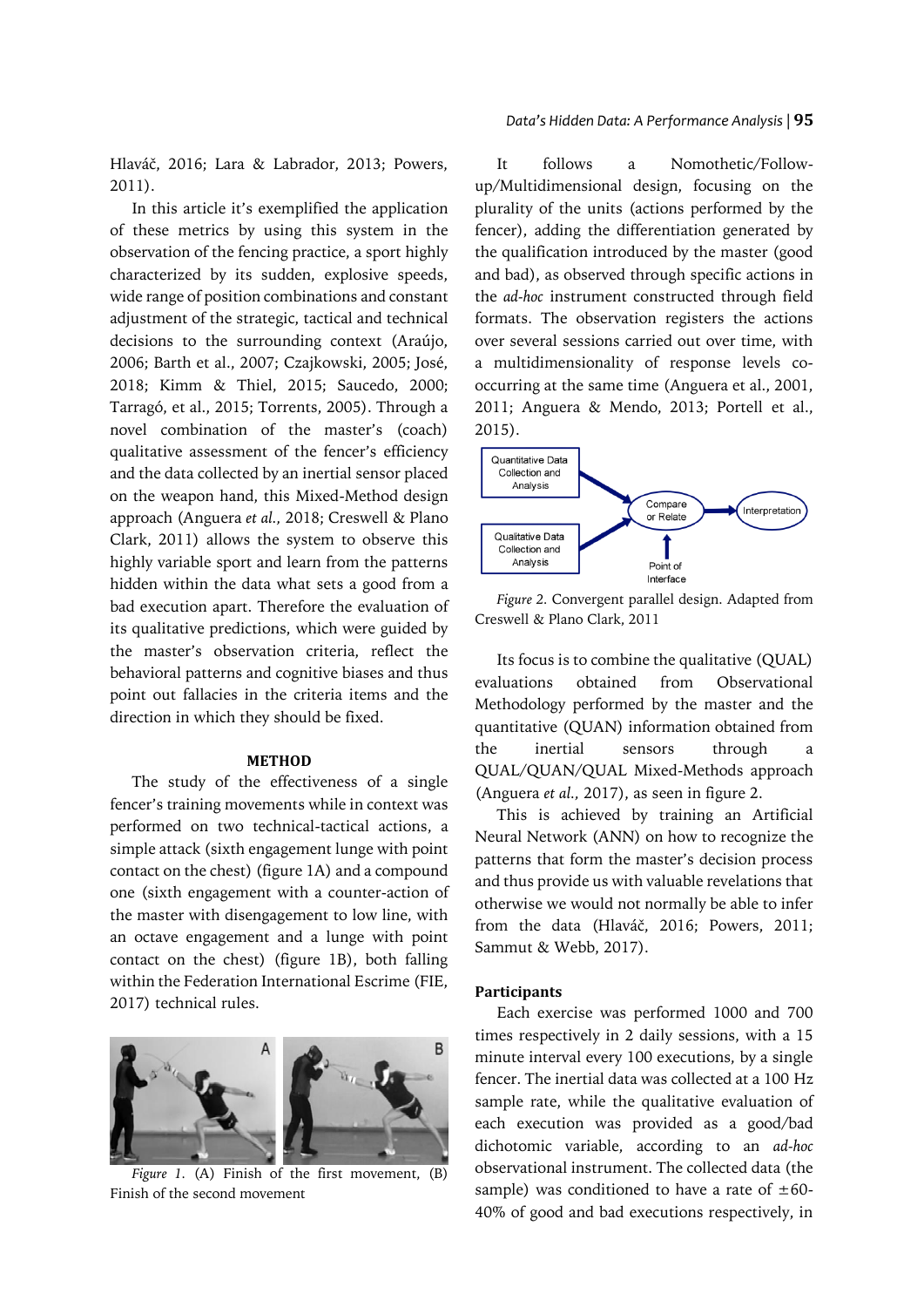order to provide proper representation of either category to the learning system.

The fencer is among the top 20 of Youth (U19) World Ranking UIPM, with international level in Modern Pentathlon, while the master has 10 years of experience as a coach, with 6 of international level, teaching athletes of world level. The sensor was placed on a non-intrusive location on top of the glove and the whole data collection took place during the normal training context. Therefore the procedures performed in this study did not require an ethics approval at the time of the research, as per by the UTAD Ethics Committee's rules and guidelines. All subjects gave written informed consent in accordance with the Declaration of Helsinki.

# **Measures**

Competition The data was collected by a university laboratory developed device placed on top of the glove of the weapon hand of the fencer (figure 3), which respects the FIE technical regulations (FIE, 2017), created specifically for the purpose of this research.



*Figure 3.* Data collection prototype placed on the weapon hand

The hardware is composed by an Arduino Nano and a single MPU-6050 inertial sensor, which contains an accelerometer and a gyroscope, set on a multi-sensor board GY-521 of 21.2 x 16.4mm. The 3-axis accelerometer was set at a range of 16g, with a corresponding sensitivity factor of 2,048 LSB/g, calibration tolerance of  $\pm$ 3% and cross-axis sensitivity of  $\pm$ 2%. The 3axis gyroscope was set at a range of 2000 °/s, with a corresponding sensitivity factor of 16.4 LSB/( $\degree$ /s), sensitivity tolerance of  $\pm 3\%$  and cross-axis sensitivity of  $\pm 2\%$  (Invensense, 2013).

The system is powered by, and transfers data through, an USB link to the computer.

The software is composed by a custom data collection application developed with C# in Unity3D (Unity®, 2017), while all the data processing was done in Matlab (Mathworks, 2017). A complementary data collection system, used exclusively to register the fencing context and allow a visual confirmation of the performed actions, was a Sony P250 camera positioned at a distance to allow enough zoom to capture the whole image plane. The recordings were made in the natural light conditions of the room.

# **Procedures**



*Figure 4.* Data processing pipeline

Because each exercise is composed by several independent actions that follow the same set sequence in every observed execution, but with different durations and levels of expression, each signal was divided into 6 key segments through the use of Dynamic Time Warping (DTW). This is a time series analysis method that can find the optimal alignment between two given sequences, independently of any time distortions between them, by determining the warping path that provides us with the smallest possible distance between all the points of both time series (Bautista et al., 2016; Kivikunnas, 1998; Ratanamahatana & Keogh, 2004; Reyes et al., 2011; Tang et al., 2018).

As seen in figure 4, this step is followed by Feature Extraction, a dimensionality reduction method that removes the redundant information in the data by extracting all the relevant statistical and structural features that describe the underlying phenomena without any loss of important information (Alpaydin, 2014; Bishop, 1995; Lara & Labrador, 2013; Rojas, 1996; Sammut & Webb, 2017). Each context requires different types of features, as there is no universal solution that portrays every single problem with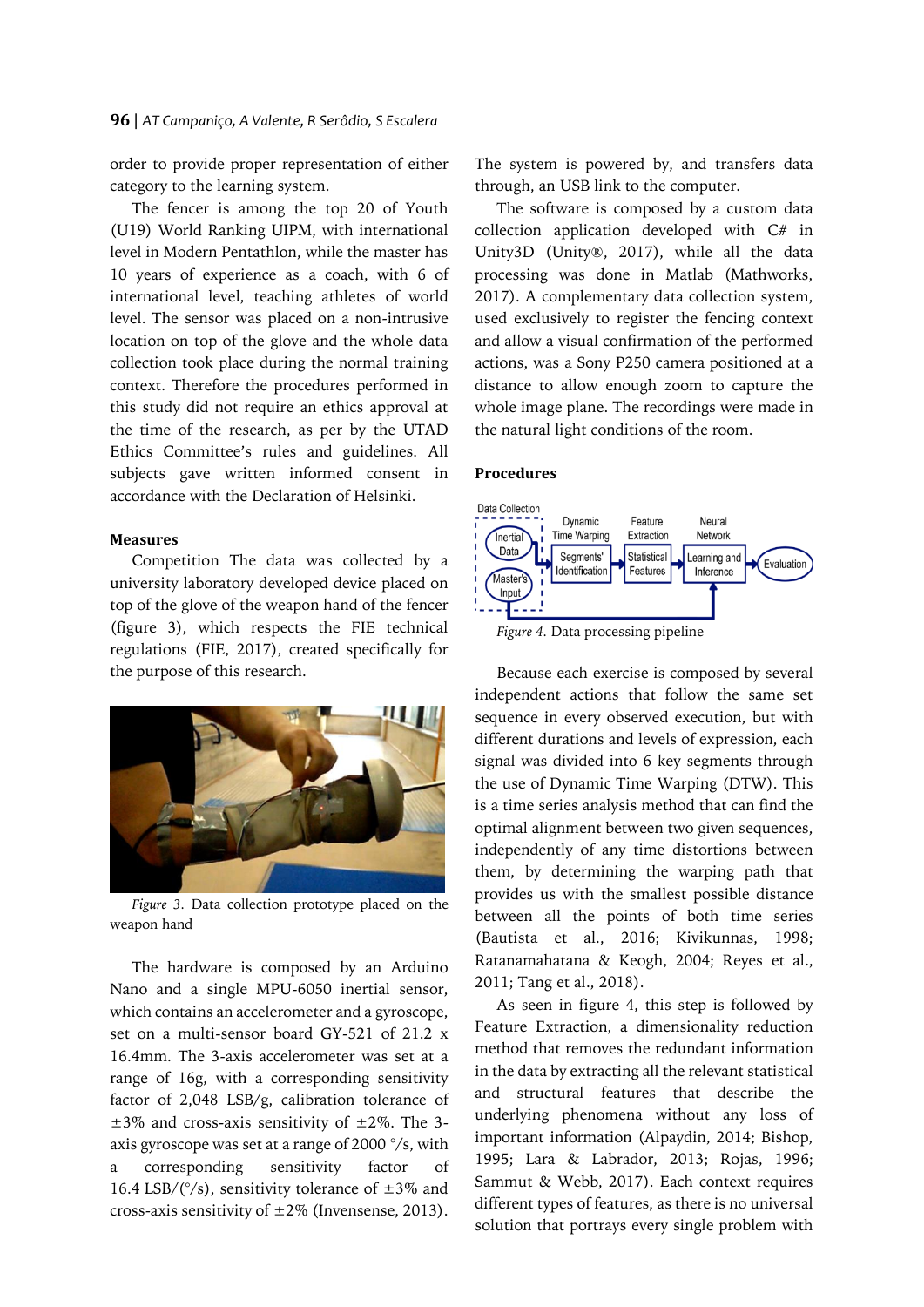the same level of relevance. Likewise some only become relevant descriptors when paired with other features, while others become irrelevant under certain combinations (Guyon & Elisseeff, 2006). There are multiple methods in this field of science regarding the feature selection process, but this is not the goal of this article.

Taking into account this signal observes human activity through an IMU, which is prone to high oscillation and fluctuations (Erdas et al., 2016; Lara & Labrador, 2013; Preece et al., 2009; Vital, 2015), and the resulting information will aid the ANN in its analysis of each execution, the combination of features that produced the best results this specific study were the median, root mean square, kurtosis, fast Fourier transform and principal component analysis. Which, combined with the duration of each segment, produced a total of 72 features for each of the two exercises.

The next step in the data processing is the selection of the intelligent algorithm that will merge the QUAN and QUAL data through a Mixed Method approach in order to reach a QUAL output. Of the several branches of artificial intelligence, a machine learning approach works by acquiring new knowledge or understanding from its "past experiences" in order to form a "decision making" model that will give it the ability to predict future outcomes with increasing reliability (Alpaydin, 2014; Kim, 2017). Supervised learning specifically learning learns how to perform its task from not just the inherent patterns within the training data, but also from direct observation the desired output it must strive to achieve during its learning stage (Alpaydin, 2014; Bishop, 1995; Rojas, 1996; Taylor *et al.,* 1994). Classification systems are a subgroup that takes the already known relationships (the classes) and predicts which of the discrete, or categorical, labels a new observation should fall into (Alpaydin, 2014; Taylor *et al.,* 1994).

The ANN is a versatile artificial intelligent algorithm that uses multiple layers of interconnected artificial neurons to receive, process and transmit the provided input (the

quantitative signal) based on a weight bias (the qualitative evaluation) and activation function that determine if each neuron is allowed to pass the information to the next layer or not (Alpaydin, 2014; Bishop, 1995; Rojas, 1996). As the weight of each neuron is adjusted over time based on their activation states, the desired connections between the neurons are reinforced, while the undesirable ones are suppressed. This leads to the ANN to adapt to the provided information and thus learn the patterns that lead to the sorting into each category (Alpaydin, 2014; Bishop, 1995; Rojas, 1996).

Depending on the quality of the selected training data in representing the problem the system is aiming to solve, in this case a wide variety of examples of both good and bad executions and their inherent variability, the model produced by the ANN may suffer from prediction errors that lead to Overfitting or Underfitting (Alpaydin, 2014; Fortmann-Roe, 2012; Kim, 2017; Kuhn & Johnson, 2013). The confusion matrix (table 1) allows us to detect such occurrences by measuring the performance of a classification model through how well it predicted the correct outcomes (Fawcett, 2006; Hlaváč, 2016; Lara & Labrador, 2013; Powers, 2011). In our case this also translates into insights on the master's evaluation process.

| Table 1     |  |
|-------------|--|
| $C = 0.000$ |  |

|                      | Confusion matrix<br>Results |                      |                       |
|----------------------|-----------------------------|----------------------|-----------------------|
|                      |                             |                      |                       |
|                      |                             | Positive             | Negative              |
|                      |                             | (P)                  | (N)                   |
| Predicted<br>Results | Positive                    | <b>True Positive</b> | <b>False Positive</b> |
|                      |                             | (TP)                 | (FP)                  |
|                      | Negative                    | False Negative       | True Negative         |
|                      |                             | (FN)                 | (TN)                  |

Multiple metrics can be calculated from this matrix beyond just the accuracy, a highly misleading metric of the model's performance when dealing with an unbalanced dataset if not paired up with others to provide a full insight (Hlaváč, 2016; Powers, 2011).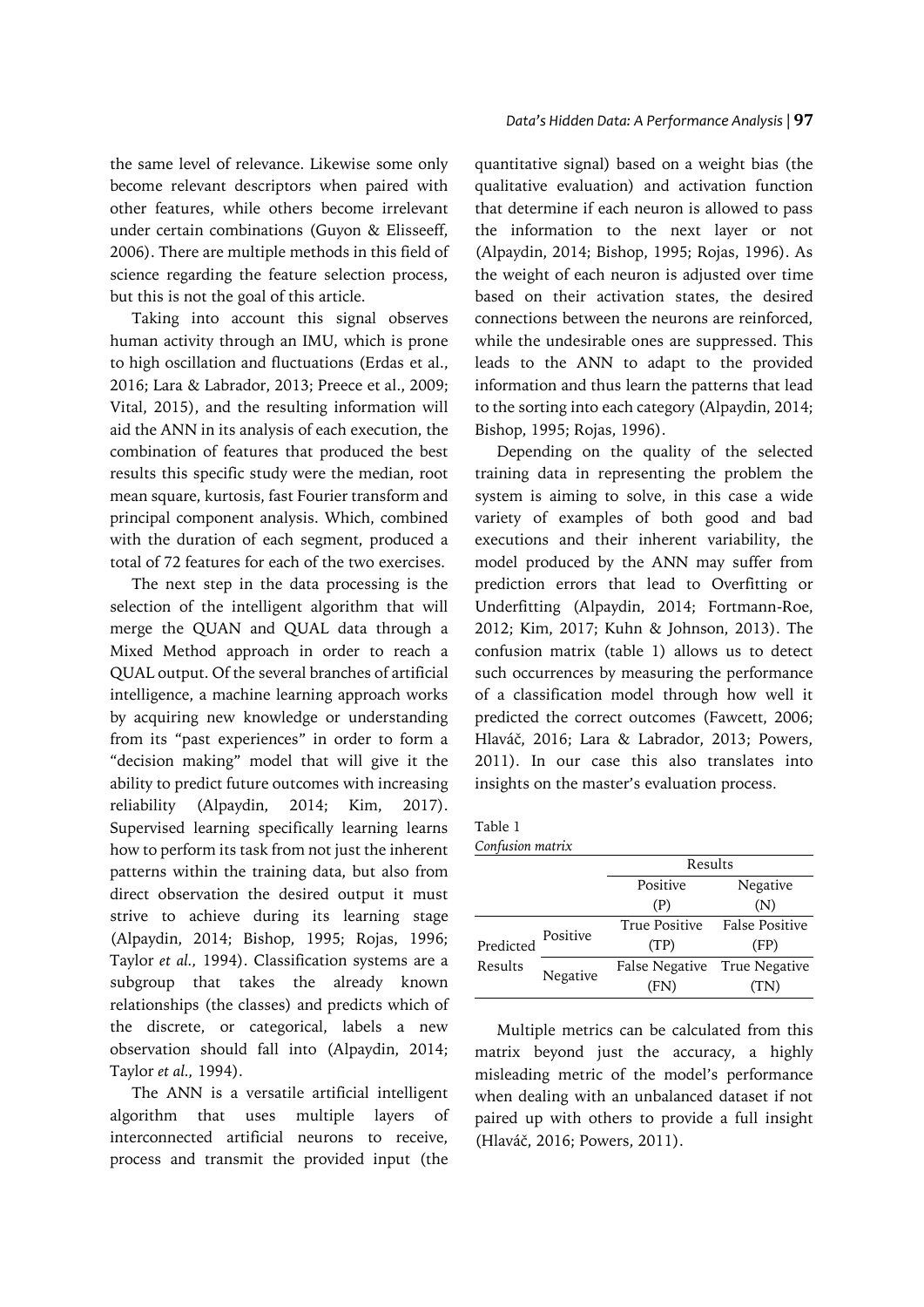### **98** | *AT Campaniço, A Valente, R Serôdio, S Escalera*

# Table 2

*Performance analysis metrics extracted from the confusion matrix*

|                                                                                                                                                    | Accuracy                     | $\frac{TP + TN}{P + N} = \frac{TP + TN}{TP + FN + TN + FP}$<br>$ACC =$ |  |
|----------------------------------------------------------------------------------------------------------------------------------------------------|------------------------------|------------------------------------------------------------------------|--|
|                                                                                                                                                    | Sensitivity/Recall           | TP<br>TР<br>$TPR = \frac{p}{p} = \frac{TP + FN}{TP + FN}$              |  |
| Discoverability Rate                                                                                                                               | Specificity                  | $TNR = \frac{TN}{N} = \frac{TN}{TN + FP}$                              |  |
|                                                                                                                                                    | Miss Rate                    | $FNR = \frac{FN}{P} = \frac{FN}{TP + FN}$                              |  |
|                                                                                                                                                    | Fall-Out                     | $FPR = \frac{FP}{N} = \frac{FP}{TN + FP}$                              |  |
|                                                                                                                                                    | Precision                    | $PPV = \frac{TP}{TP + FP}$                                             |  |
| Prediction Rate                                                                                                                                    | Negative<br>Predictive Value | $NPV = \frac{TN}{TN + FN}$                                             |  |
|                                                                                                                                                    | False<br>Discovery<br>Rate   | $FDR = \frac{FP}{TP + FP}$                                             |  |
|                                                                                                                                                    | False<br>Omission<br>Rate    | $FOR = \frac{FN}{TN + FN}$                                             |  |
| $\frac{TP \cdot TN - FP \cdot FN}{(TP + FP) \cdot (TP + FN) \cdot (TN + FP) \cdot (TN + FN)}$<br>Correlation<br>Matthews<br>$MCC =$<br>Coefficient |                              |                                                                        |  |

As seen in table 2, the discoverability rate formulas focus on the classifier's ability to identify the actual results, while the prediction rate ones measure the overall performance of the predictions themselves. The Matthews correlation coefficient measures the quality of the model, with the values ranging between -1 and +1, or complete disagreement between the variables and perfect prediction respectively (Fawcett, 2004, 2006; Powers, 2011; Sammut & Webb, 2017).

# **RESULTS**

As it can be seen in table 3 our model has a prediction accuracy of 76.6% and 72.7% for the first and second exercise respectively, with a discoverability rate of 90.2% and 98.1% of the positive executions and 56.1% and 14.6% for the negative ones. However it also tends to misclassify good executions as bad 9.8% and

1.9% of the time, and 43.9% and 85.4% for the negative ones.

|--|--|

| Results of the performance analysis for both exercises |                          |                |  |
|--------------------------------------------------------|--------------------------|----------------|--|
|                                                        | 1 <sup>st</sup> Exercise | $2nd$ Exercise |  |
| ACC                                                    | 0.766                    | 0.727          |  |
| <b>TPR</b>                                             | 0.902                    | 0.981          |  |
| <b>TNR</b>                                             | 0.561                    | 0.146          |  |
| <b>FNR</b>                                             | 0.098                    | 0.019          |  |
| <b>FPR</b>                                             | 0.439                    | 0.854          |  |
| <b>PPV</b>                                             | 0.756                    | 0.725          |  |
| <b>NPV</b>                                             | 0.792                    | 0.775          |  |
| <b>FDR</b>                                             | 0.244                    | 0.275          |  |
| <b>FOR</b>                                             | 0.208                    | 0.225          |  |
| MCC                                                    | 0.503                    | 0.253          |  |

But in terms of prediction rate, the model has a 75.6% and 72.5% probability of predicting a good execution correctly for the first and second exercise respectively, and a 79.2% and 77.5% for the bad ones. In terms of misclassifications it has a 24.4% and 26.5% chance of mistaking a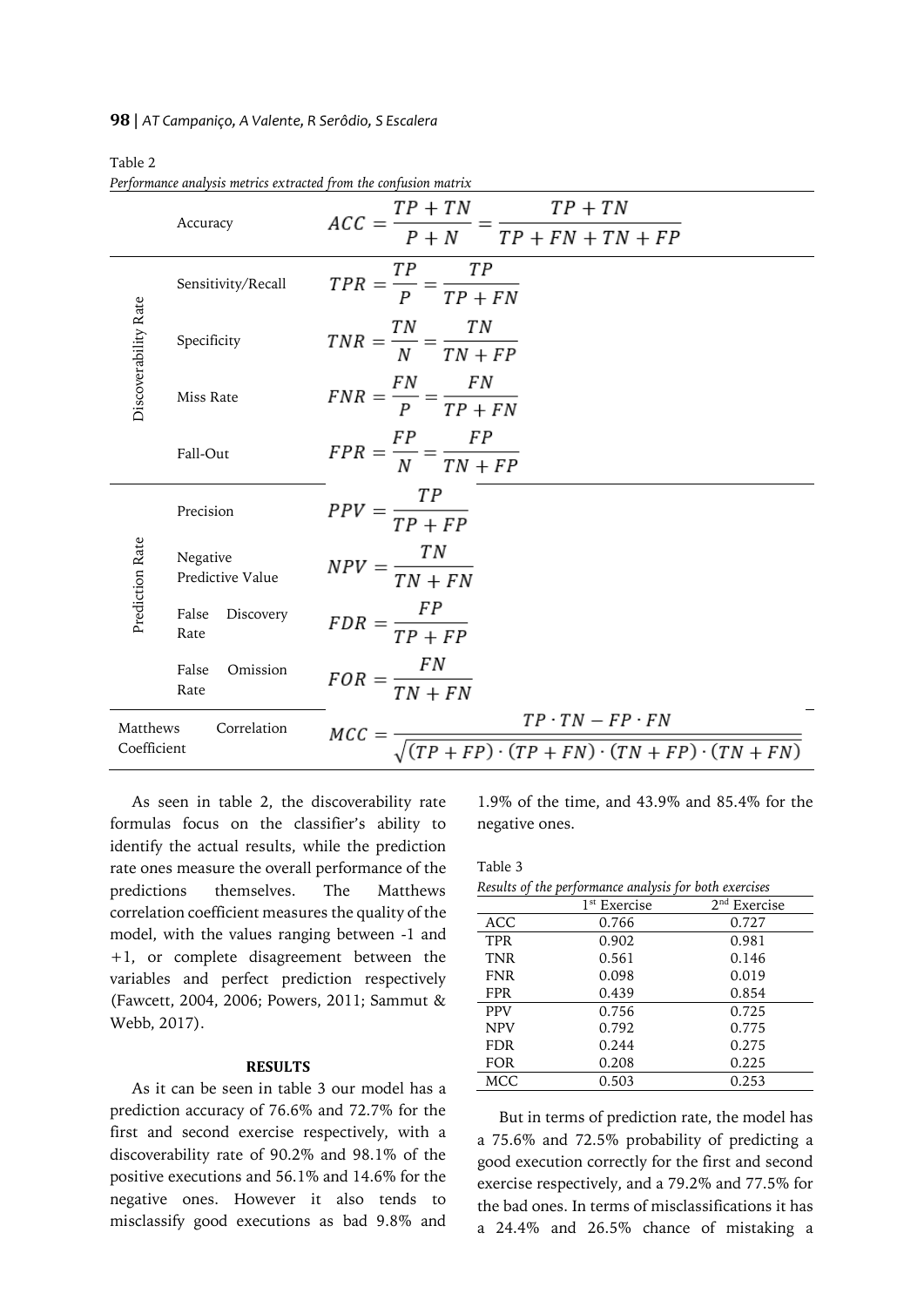negative result for a positive one, and 20.8% and 22.5% for opposite outcome.



*Figure 5.* Comparison of the confusion matrix analysis of both exercises

### **DISCUSSION**

For a qualitative focused tool, where high variability is to be expected, an ACC of  $\pm 80\%$  is considered acceptable from an Observational Methodology perspective. Paired up with a high discovery rate of the positive results (TPR), which in a sport context is often the desired outcome, these metrics would point towards this model having a desirable performance. However the high FPR hints us towards some issues in the prediction of the good executions, especially in the second exercise.

The model having such a disproportionate high tendency to detect the positive results, including misclassifying negative ones as such, reveals an imbalance in the data which in turn led to the ANN to produce an Underfitting model that suffers from high bias. That is, the data lacks enough complexity for the system to properly capture the underlying relationships within the data that dictate what forms a bad execution (Alpaydin, 2014; Bishop, 1995; Fortmann-Roe, 2012). However the prediction rates have a similar performance when it comes to detecting either the good or the bad executions correctly, meaning the model has a low variance (Fortmann-Roe, 2012).

Such behaviors are often the result of an insufficient data sample size or an imbalance in the percentage of both types of executions. The ANN require a high volume of data and, more importantly, a proper representation of all categories to detect the underlying patterns accurately (Alpaydin, 2014; Bishop, 1995), as shown by the FPR. But it is important to

remember these qualifications that guided the learning process of both models are the result of a human-made, empirical evaluation that has a natural tendency to adjust over time to fit the athlete's level, especially when perception is under variations brought by fatigue.

The fact a traditional observation instrument is designed towards outlining all the items that form a correct execution also explains the behavior of both models. Besides fencing being a sport with an inherent high degree of variability in what is considered a correct execution, even when defined by strict qualitative criteria and the scope narrowed to a specific training exercise, with minimal external interaction brought by the opponent, any unfulfilled criteria within the full length of the execution automatically categorizes it as incorrectly performed.

This can be a strong source of confusion for the system in understanding what are the minute characteristics that set both categories apart, if for example an execution is correct by all accounts but one. And it explains why both models have such a strong tendency to signal so many results as positive, especially when the complexity was increased and thus the level of scrutiny followed, in order to pay attention to the growing amount of details taking place in the same amount of very short time. When no additional information is provided on where the fencer erred, as how it normally occurs in a training session, this dichotomic evaluation does not provide sufficient detail and complexity for the system to detect the nuances that set the categories apart.

However there is an external source of error within the evaluations that could not be accurately measured and thus removed that is likely playing a role in these results. Even if the study only focused the observation of the hand in context, information from other body segments was admitted to have been introduced. So, while the use of an inertial sensor can clearly capture valuable information from the hardest segment of the body to keep track of within fencing without the aid of a vision based approach, which is far more complex and demanding from a computational standpoint (Bradski, 1998; Diamant, 2008; Polak *et al.,* 2015), this coupled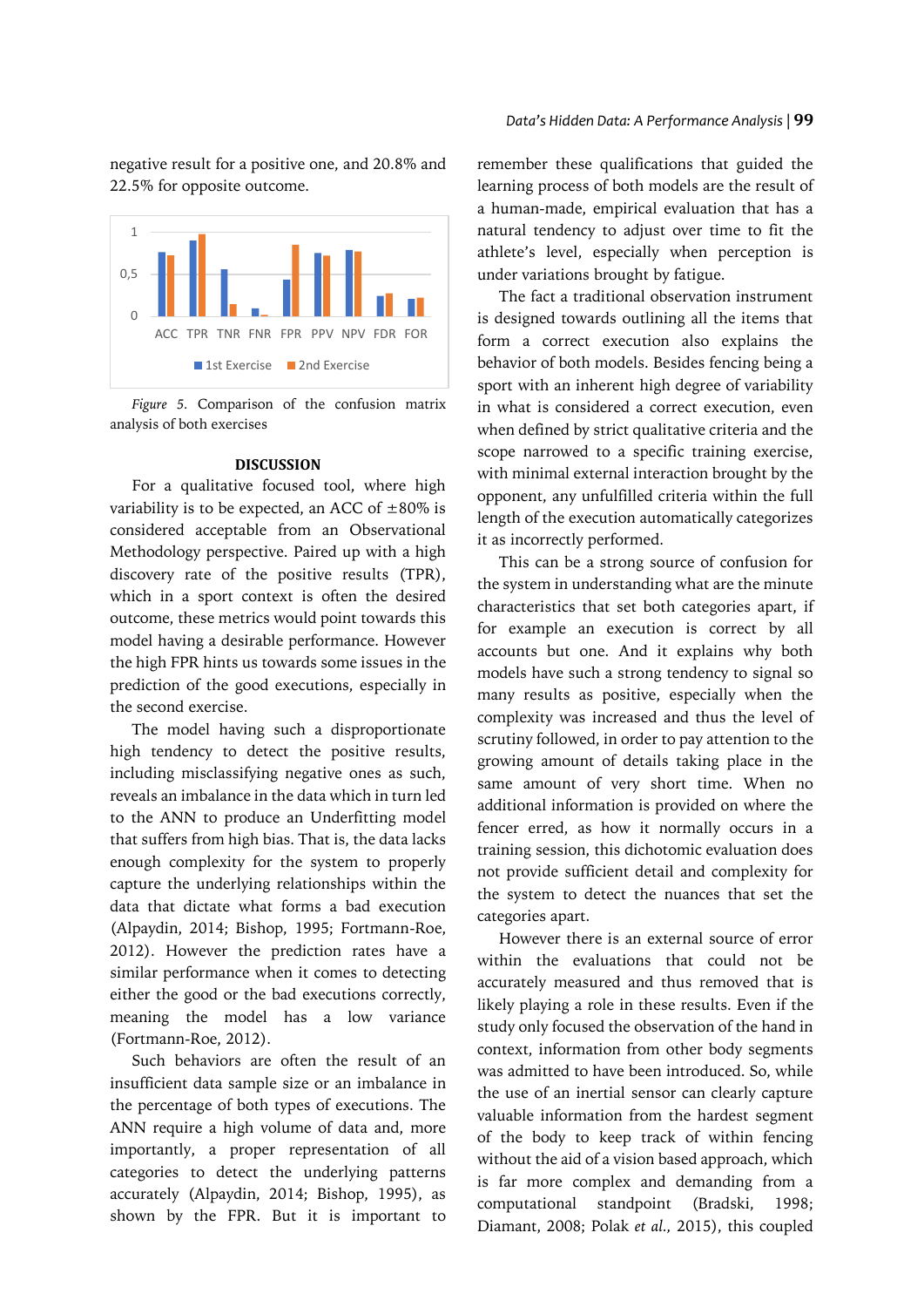### **100** | *AT Campaniço, A Valente, R Serôdio, S Escalera*

with the metrics pointing to a lack of complexity means a lone sensor does not possess enough resolution to fully describe the context on its own.

The reason only a single sensor was used was because of the notion that any motions performed by the body will be expressed in the suspended hand, thanks to the sensor's high sensibility. How much impact the fencer's compensatory actions have in dampening such readings was not part of our focus, but the addition of another sensor to the leg would most certainly increase the level of resolution of the observational instruments' criteria (Malawski and Kwolek, 2016) and allow easier creation of new categories, based on the discrimination of the location of the incorrect action.

As for the performance of the system itself, the prediction rates indicate both models have a fairly good probability of correctly predicting the class each execution belongs to, for both the positive and negative outcomes and in both exercises. That is, despite the data suffering from a high positive bias, or quantitively having a high selection of positive predictions, qualitatively both good and bad executions were fairly well distributed between both classes (Hlaváč, 2016; Powers, 2011; Sammut & Webb, 2017). Depending of the problem being solved often more relevance is given to one of either sides, although this only matters when the data is balanced (Fawcett, 2004, 2006). What this does show however is the data suffers from low variability and that this tool has potential in detecting the patterns that form the qualitative evaluations.

As for the Matthews correlation coefficient, while it is hard to pinpoint which of the multiple causes are affecting its measurement of the quality of the model itself without further investigation and experimentation, we can say with some certainty the clear difference between both exercises is tied to their respective levels of complexity and the impact of how hard it is to completely divorce the actions of the different body segments. It also serves as an illustration at how complex it is, in such a nuanced sport, to translate such qualitative criteria occurring in context into a more "transparent" format.

# **CONCLUSION**

Our study showed how an artificial intelligence based system can be applied in fencing and, through the use of a single inertial sensor and a mixed methods approach, can capture information often not visible to the naked eye. More importantly it also provides vital insight on the quality of the data in regard to the qualitative observations performed by the master in context, achieved through a confusion matrix and several performance analysis metrics of the intelligent system.

Although the system has a 76.6% and 72.7% prediction accuracy rate, the performance analysis metrics revealed the data suffers from a high bias towards the positive results. That is, the data lacks enough complexity for the ANN to detect the patterns that distinguishes a good execution from a bad one, especially for the harder exercise. This points towards an imbalance in the representation of the bad executions in particular, as their definition is too broad in comparison to the good ones. This strongly suggests that a single sensor is unable to fully capture the context of the fencer's weapon hand without taking the actions of the other key body segments into account.

Further research is needed by adding new sources of information, adjusting the observation criteria, increasing the data sample and likely also incorporating evaluations performed by other masters and patterns performed by other fencers, as to detect different behavioral and decision patterns.

### **Acknowledgments:**

We are grateful for the support of the Spanish Government's projects: The role of physical activity and sport in the promotion of healthy lifestyle babits: The evaluation of sport behaviour using non-intrusive methods (Secretary of State for Research, Development and Innovation of the Ministry of Economy and Competitiveness) during the period 2016-2018 [DEP2015-66069-P; MINE-CO / FEDER, EU]. This work has been partially supported by the Spanish project TIN2016-74946-P (MINECO/FEDER, EU) and CERCA Programme/Generalitat de Catalunya.

We also thank the collaboration of Fencing Master João José and fencer Hugo Morais who have made themselves available for the different phases of this work.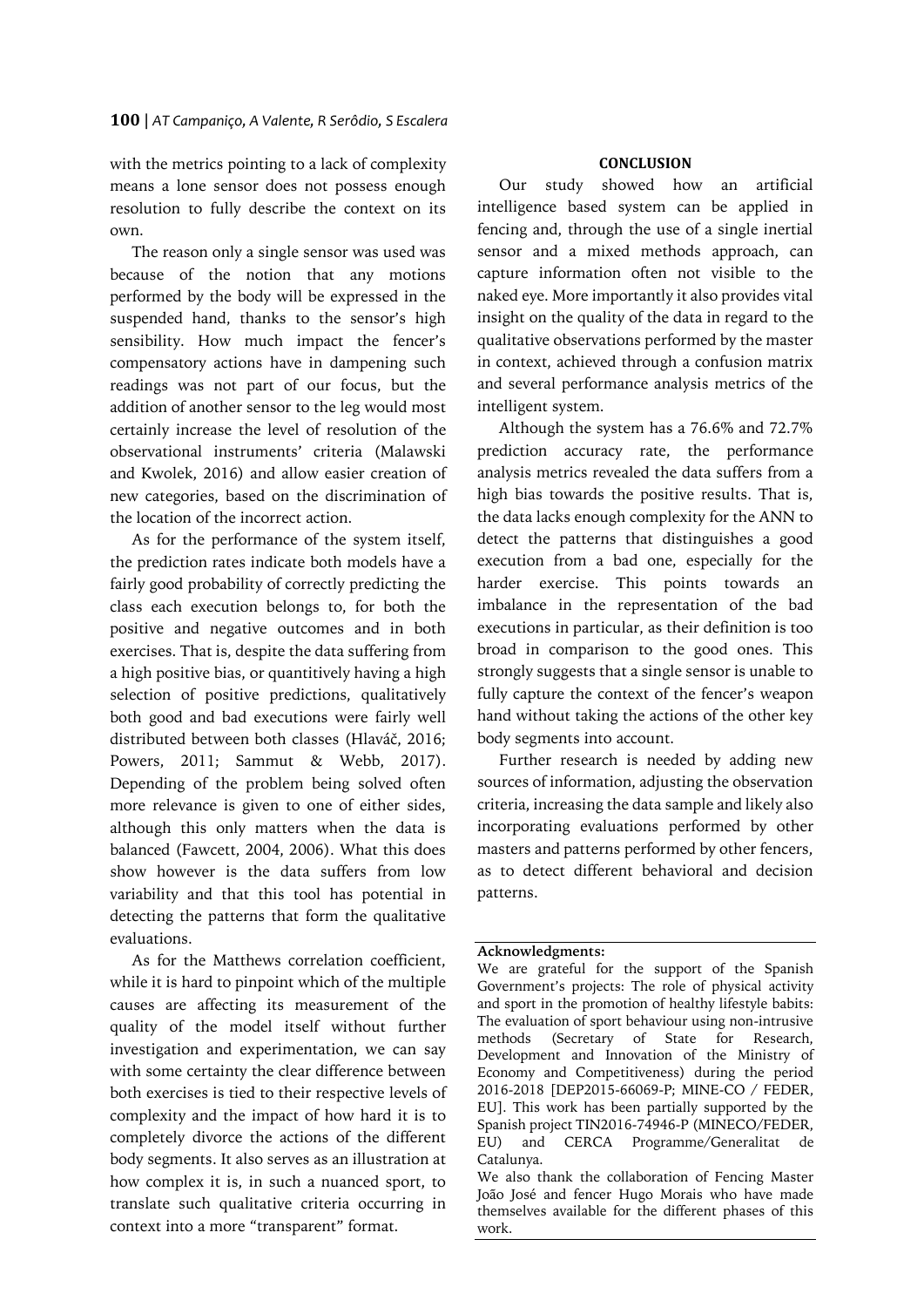**Conflict of interests:** Nothing to declare.

#### **Funding:** Nothing to declare.

### **REFERENCES**

- Alpaydin, E. (2014). *Introduction to Machine Learning*. Adaptive Computation and Machine Learning (Cambridge, Massachusetts: The MIT Press), third edn.
- Anguera, M.T., Blanco-Villaseñor, Á. & Losada, J.L. (2001). Diseños observacionales, cuestión clave en el processo de la metodologia observacional. *Metodología de las Ciencias del Comportamiento*, 3 (2), 135-160.
- Anguera, M. T., Blanco-Villaseñor, A., Hernández-Mendo, A., & Losada, J. L. (2011). Diseños observacionales: ajuste y aplicación en psicología del deporte. *Cuadernos de Psicología del Deporte,* 11(2), 63-76.
- Anguera, M. T., & Hernández Mendo, A. (2013). Observational methodology in sport sciences. Observational methodology in the field of sport. *E-balonmano.com: Revista de Ciencias del Deporte*  9(3), 135-160.
- Anguera, M. T., Camerino, O., Castañer, M., Sánchez-Algarra, P., & Onwuegzbuzie, A. J. (2017). The specificity of observational studies in physical activity and sports sciences: moving forward in mixed methods research and proposals for achieving quantitative and qualitative symmetry. *Frontiers in psychology* 8, 2196. doi:10.3389/fpsyg.2017.02196.
- Anguera, M. T., Blanco-Villaseñor, A., Losada, J. L., Sánchez-Algarra, P., & Onwuegbuzie, A. J. (2018). Revisiting the difference between mixed methods and multimethods: Is it all in the name?. *Quality & Quantity*, 1-14.
- Araújo, D. (2006). *Tomada de decisão no desporto*. Cruz Quebrada: Edições FMH.
- Barth, B. (2007) *The complete guide to fencing*. Becks, Emil, Barth, Berndt Binding (Eds.) UK. Meyer & Meyer Sport Ltd.
- Bautista, M. A., Hernández-Vela, A., Escalera, S., Igual, L., Pujol, O., Moya, J., & Anguera, M. T. (2016). A gesture recognition system for detecting behavioral patterns of ADHD. *IEEE transactions on cybernetics*, 46(1), 136-147. Bishop, C. and Bishop, C. M. (1995) "Neural Networks for Pattern Recognition".
- Bishop, C. M. (1995). *Neural networks for pattern recognition*. Oxford university press.
- Bradski, G. R. (1998) Computer Vision Face Tracking for Use in a Perceptual User Interface. *Citeseer,* pp.1-15. DOI:10.1.1.14.7673.
- Creswell, J. W., & Plano Clark, V. L. (2011). Choosing a mixed methods design. *Designing and conducting mixed methods research*, 53-106.

### *Data's Hidden Data: A Performance Analysis |* **101**

- Czajkowski, Z. (2005). *Understanding Fencing: The Unity and Practice*. Staten Island, NY: SKA Swordplay Books.
- Diamant, E. (2008). *I'm sorry to say, but your understanding of image processing fundamentals is absolutely wrong*. arXiv preprint arXiv:0808.0056.
- Erdaş, Ç. B., Atasoy, I., Açıcı, K., & Oğul, H. (2016). Integrating features for accelerometer-based activity recognition. *Procedia Computer Science,* 98, 522-527.
- Fawcett, T. (2004). ROC graphs: Notes and practical considerations for researchers. *Machine learning,* 31(1), 1-38.
- Fawcett, T. (2006). An introduction to ROC analysis. *Pattern recognition letters,* 27(8), 861-874.
- FIE (2017). *Technical Rules for competitions.* http://fie.org/fie/documents.
- Fortmann-Roe, S. (2012) *Understanding the Bias-Variance Tradeoff*. Available: http://scott.fortmannroe.com/docs/BiasVariance.html.
- Guyon, I., & Elisseeff, A. (2006). *An introduction to feature extraction. In Feature extraction* (pp. 1-25). Springer, Berlin, Heidelberg.
- Hlaváč, V. (2016). *Classifier performance evaluation*. Czech Technical University.
- InvenSense (2013) *MPU-6000 and MPU-6050 Product Specification Revision 3.4.* https://www.invensense.com.
- José, J.P.R. (2018). As ações táticas da esgrima em contexto competitivo: Métodos de observação de padrões temporais de ação e caracterização da variabilidade de execução. Dissertação Mestrado. (obra não publicada). Repositório UTAD. Vila Real.
- Kim, P. (2017). *MATLAB Deep Learning: With Machine Learning, Neural Networks and Artificial Intelligence.* Apress.
- Kimm, D., & Thiel, D. (2015). Hand speed measurements in boxing. *Procedia Engineering* 112, 502–506. doi:10.1016/j.proeng.2015.07.232.
- Kivikunnas, S. (1998). *Overview of process trend analysis methods and applications*. In ERUDIT Workshop on Applications in Pulp and Paper Industry (pp. 395- 408).
- Kuhn, M., & Johnson, K. (2013). *Applied predictive modeling* (Vol. 26). New York: Springer.
- Lara, O. D., & Labrador, M. A. (2013). A survey on human activity recognition using wearable sensors. *IEEE Communications Surveys and Tutorials*, 15(3), 1192-1209.
- Malawski, F., & Kwolek, B. (2016). Classification of basic footwork in fencing using accelerometer. *measurements*, 6, 20.
- Mathworks (2017) *Global Optimization Toolbox: User's Guide (r2017a)*.
- Polak, E., Kulasa, J., VencesBrito, A., Castro, M. A., & Fernandes, O. (2015). Motion analysis systems as optimization training tools in combat sports and martial arts. *Revista de Artes Marciales Asiáticas*, 10(2), 105-123.